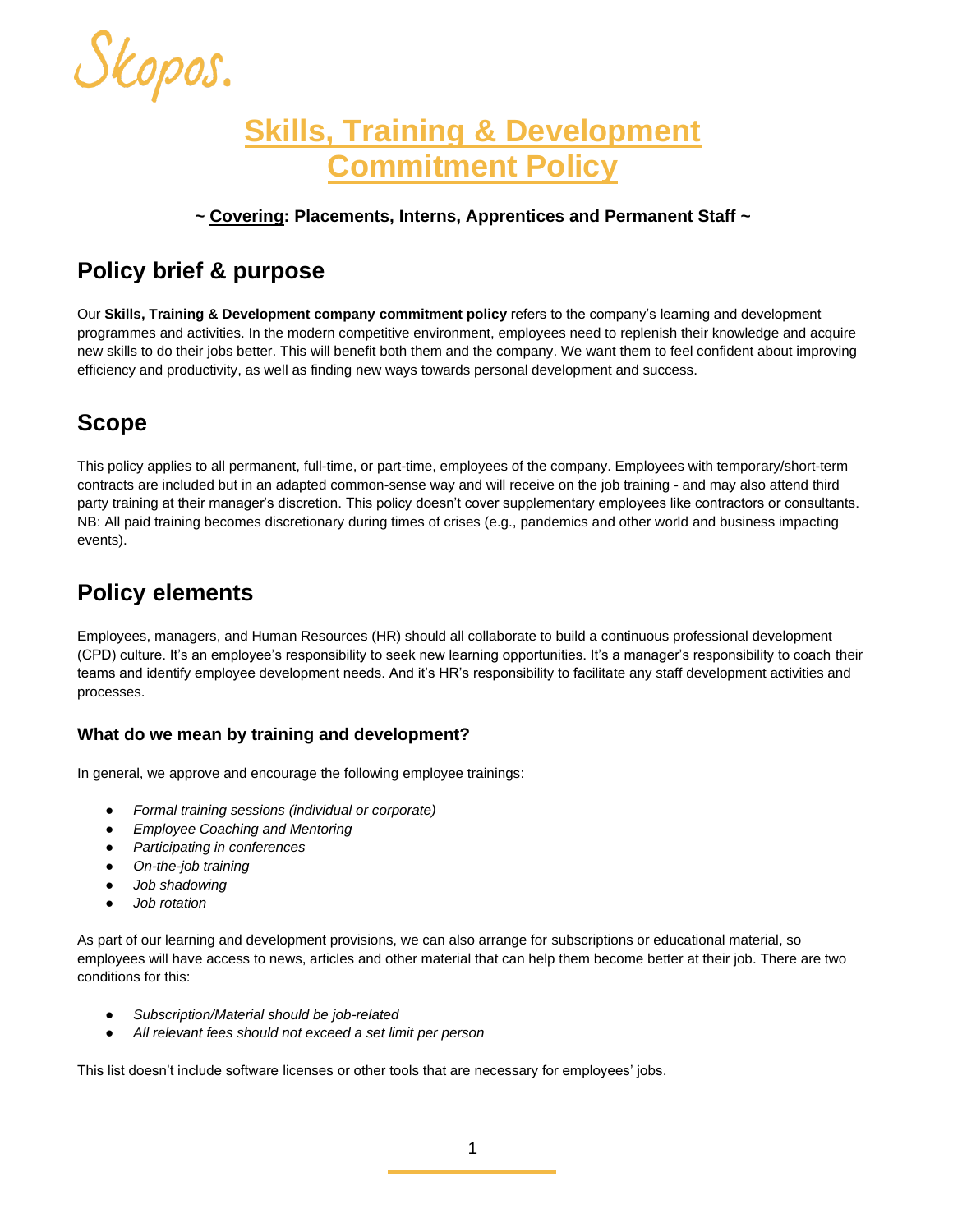

#### **Individual training programmes**

Skopos has certain provisions regarding individual training programmes. All employees that have worked for the company more than four months are eligible to participate in external training programmes individually or in teams. We will set a budget for each employee at the beginning of a year, which we'll renew annually. Employees can be absent for training for up to 10 days per year.

Employees can choose to attend as many training programmes as they want, provided they don't exceed the budget and day limit. If they do, they'll have to use their paid time off (PTO) and pay any extra fees themselves.

Employees may have to bring proof of attendance.

Any employee training that the company mandates (e.g., due to inadequacies of an employee's performance or changes in their job description) is excluded from the training budget and time limit. The company may take care of the entire cost.

All trainings should consider what employees need and how they can learn best. Therefore, we encourage employees and managers to consider multiple training methods like workshops, e-learning, lectures and more.

#### **Corporate training programmes**

We might occasionally engage experts to train our employees. The company will cover the entire cost in this case. Examples of this kind of training and development are:

- *Equal employment opportunity training*
- *Diversity training*
- *Leadership training for managers*
- *Conflict resolution training for employees*

This category also includes training conducted by internal experts and managers. Examples are:

- *Training new employees*
- *Training teams in company-related issues (e.g., new systems or policy changes)*
- *Training employees to prepare them for promotions, transfers, or new responsibilities*

Employees won't have to pay or use their leave for these types of trainings. Attendance records may be part of the process.

#### **Other types of training**

Both employees and their managers are responsible for continuous learning. Employees should show willingness to improve by asking their managers for direction and advice. Managers should do the same with their own superiors, while encouraging and mentoring their subordinates.

Employees and managers are responsible for finding the best ways to CPD. They can experiment with job rotation, job shadowing and other types of on-the-job training (without disrupting daily operations). We also encourage employees to use their rights for self-paced learning by asking for educational material and access to other resources within allocated budget.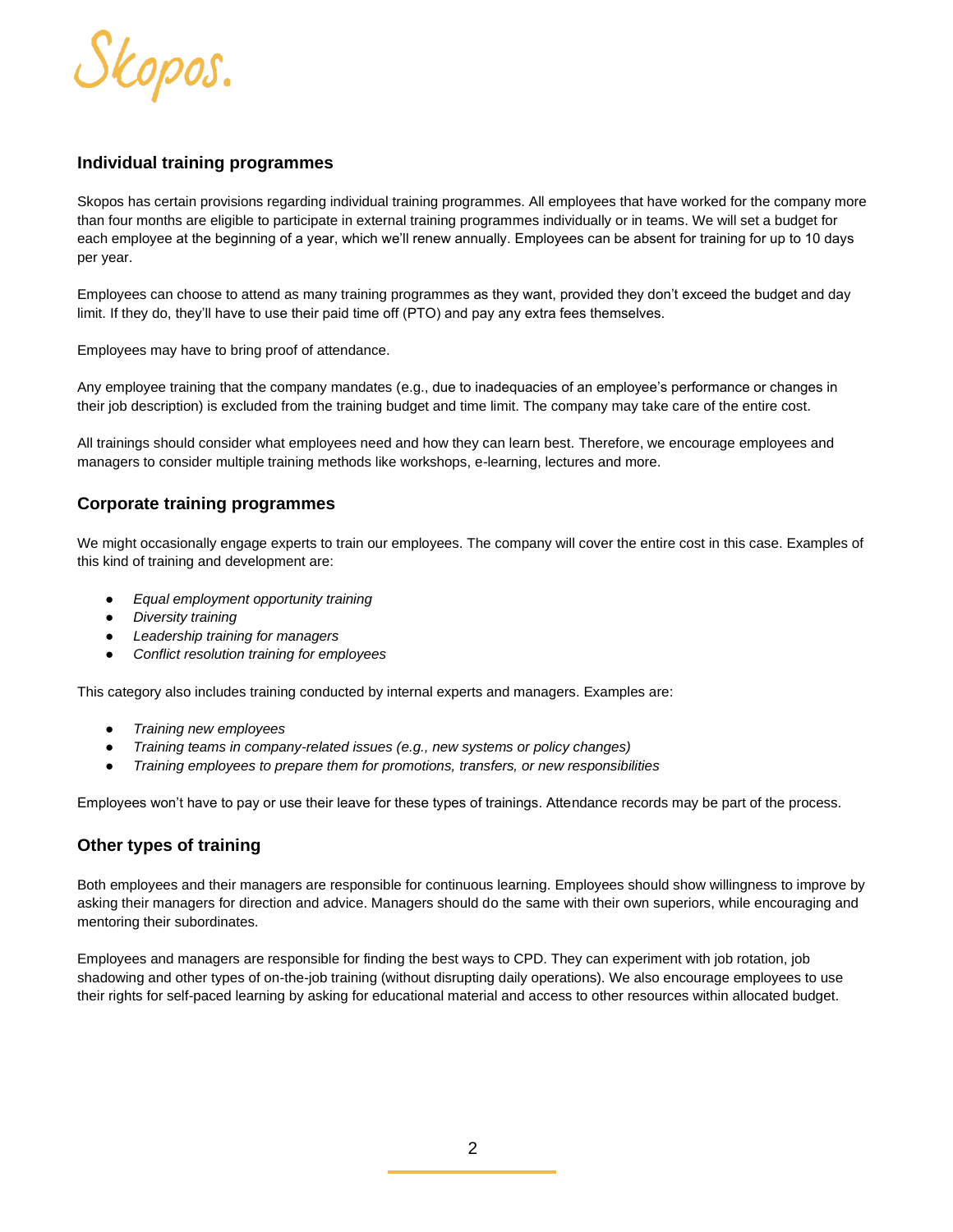

#### General guidelines:

- *All eligible employees are covered by this policy without discriminating against rank or protected characteristics.*
- Managers should evaluate the success of training efforts. They should keep records for reference and better *improvement opportunities.*
- All employee development efforts should respect cost and time limitations, as well as individual and business needs.
- Employees should try to make the most out of their trainings by studying and finding ways to apply knowledge to their *work.*
- Employees are encouraged to use up their allocated training budget and time.

# **Procedure**

This procedure should be followed when employees want to attend external training sessions or conferences:

- *1. Employees (or their team leaders) identify the need for training.*
- *2. Employees and team leaders discuss potential training programmes or methods and come up with suggestions.*
- *3. Employees or team leaders contact HR and briefly present their proposal. They might also have to complete a form.*
- *4. HR researches the proposal, with attention to budget and training content.*
- *5. HR approves or rejects the proposal. If they reject it, they should provide employees with reasons in writing.*
- *6. If HR approves, they will make arrangements for dates, accommodation, reserving places etc.*
- *7. In cases where the company doesn't pay for the training directly, employees will have to pay and send invoices or receipts to HR. HR will approve employee reimbursement according to this information.*
- *8. If an employee decides to drop or cancel a training, they'll have to inform HR immediately. They'll also have to shoulder any cancellation or other fees.*
- *9. In cases where training ends with examination, employees are obliged to submit the results. If they don't pass the exam, they can retake it on their own expense.*

Generally, the company will cover any training fees including registration and examination (one time). They may also cover transportation, accommodation, and personal expenses. This is left to HR's discretion. If HR decides to cover these costs, they should make arrangements themselves (e.g., tickets, hotel reservations). Any other covered expense that employees have will be reimbursed, after employees bring all relevant receipts and invoices.

If employees want subscriptions, they should contact HR directly or ask their managers to do so. HR will preferably set up the subscription. In some rare cases, they might give formal approval to employees so they can do it themselves. Once employees make arrangements, they should inform HR of the cost and any other details in writing. Any relevant invoices should also be sent to HR.

HR's responsibilities also include:

- *Assessing training needs*
- *Maintaining budgets and training schedules*
- *Assisting with learning and development activities and strategies*
- *Promoting corporate training programmes and employee development plans*
- *Calculating learning and development KPIs whenever possible and decide on improvements*